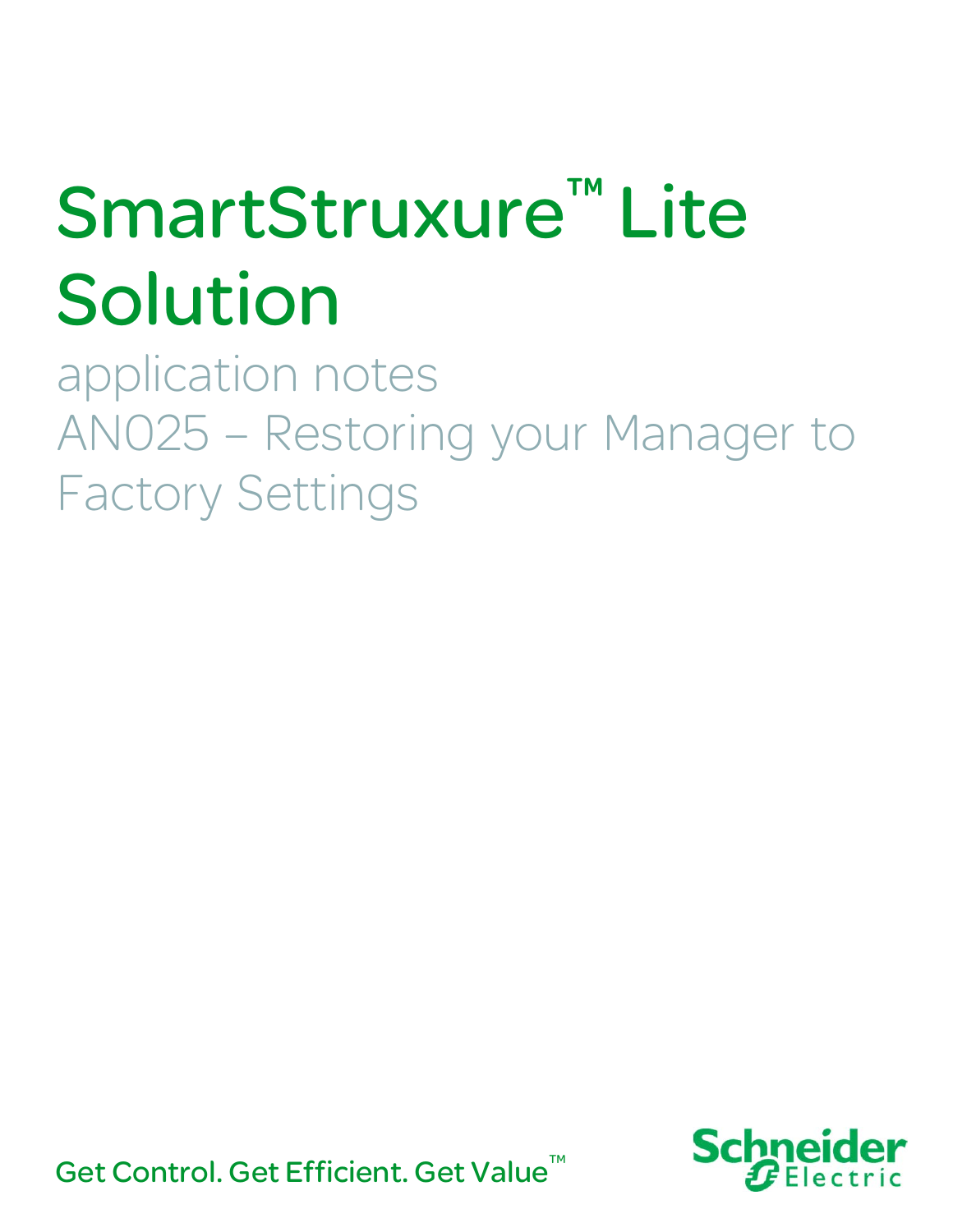#### **Introduction & Context**

Under rare circumstances, resetting your Manager to its factory defaults may be necessary–for example, if you have forgotten your Manager's IP address, or if you are experiencing login problems.

To enable you to do so, all SmartStruxure Lite™ Managers are equipped with a bootloader—accessible via a special IP address—that lets you access several Manager firmware functions, among them, a factory reset.

**WARNING**: Restoring your Manager to factory settings should only be performed as a last resort; doing so will erase all its objects and devices, requiring you to reconfigure your Manager from scratch.

#### **Accessing the Bootloader**

As its name suggests, you access the bootloader at boot time, i.e., when you power up your Manager.

To perform a factory reset:

- 1. Disconnect electrical power from your Manager by unplugging its power connector or unplugging its power supply from the AC outlet.
- 2. Ensure that your computer's TCP/IP settings are on the same subnet as the bootloader IP address: **10.50.80.X**.

|                                                                                                                                                                                       | Internet Protocol Version 4 (TCP/IPv4) Properties |             |              |  |    |                                   |  |  |          | x |
|---------------------------------------------------------------------------------------------------------------------------------------------------------------------------------------|---------------------------------------------------|-------------|--------------|--|----|-----------------------------------|--|--|----------|---|
|                                                                                                                                                                                       | General                                           |             |              |  |    |                                   |  |  |          |   |
| You can get IP settings assigned automatically if your network supports<br>this capability. Otherwise, you need to ask your network administrator<br>for the appropriate IP settings. |                                                   |             |              |  |    |                                   |  |  |          |   |
|                                                                                                                                                                                       | <b>b</b> Obtain an IP address automatically       |             |              |  |    |                                   |  |  |          |   |
|                                                                                                                                                                                       | <b>O Use the following IP address:</b>            |             |              |  |    |                                   |  |  |          |   |
|                                                                                                                                                                                       | IP address:                                       |             |              |  |    | 10.50.80.1                        |  |  |          |   |
|                                                                                                                                                                                       | Subnet mask:                                      | 255.0.0.0.0 |              |  |    |                                   |  |  |          |   |
|                                                                                                                                                                                       | Default gateway:                                  |             | $\mathbf{r}$ |  |    | <b>Contract Contract Contract</b> |  |  |          |   |
|                                                                                                                                                                                       | b Obtain DNS server address automatically         |             |              |  |    |                                   |  |  |          |   |
| O Use the following DNS server addresses:                                                                                                                                             |                                                   |             |              |  |    |                                   |  |  |          |   |
|                                                                                                                                                                                       | Preferred DNS server:                             |             |              |  |    |                                   |  |  |          |   |
|                                                                                                                                                                                       | Alternate DNS server:                             |             |              |  |    |                                   |  |  |          |   |
|                                                                                                                                                                                       | Validate settings upon exit                       |             |              |  |    |                                   |  |  | Advanced |   |
|                                                                                                                                                                                       |                                                   |             |              |  | OK |                                   |  |  | Cancel   |   |

**IMPORTANT:** Upon restarting your Manager, you will have only a brief interval–approximately 5 seconds–during which you will be able to access the bootloader. As such, we recommend that you perform the following steps

- 3. Open your browser and type the following IP address into the address bar, but do not click the browser's Go icon or press <Enter> key on your keyboard: **10.50.80.2**
- 4. Reconnect your Manager's electrical power.

**Schneider Electric** Tel. Americas: North Andover, MA 1-800-225-0962 Tel. Europe: Malmö, Sweden +46 40 38 68 50 Tel. Asia Pacific: Singapore +65 6776 3166 www.schneider-electric.com/buildings

© 2013 Schneider Electric. All rights reserved. All brand names, trademarks, and registered trademarks are the property of their respective owners. Information contained within this document is subject to change without notice.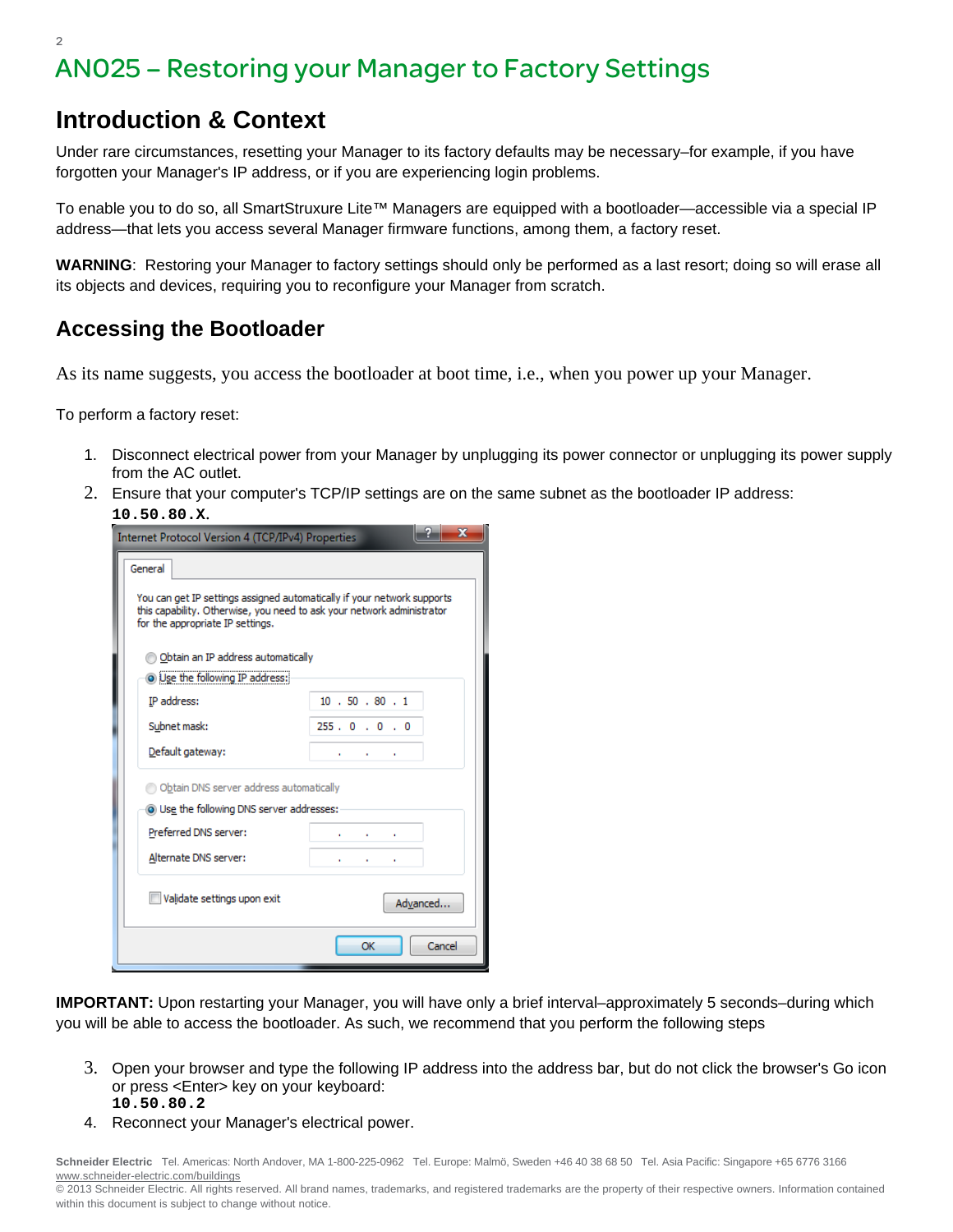### AN025 – Restoring your Manager to Factory Settings

5. Within approximately 5 seconds, click your browser's **Go** icon or press the **<Enter>** key to navigate to the bootloader's IP address.

The bootloader screen displays.

| $\sim$ | ٠ |
|--------|---|
|        |   |

#### **SmartStruxure Lite Bootloader 2.0.3.1317**

| <b>Status: Connected</b> |        |  |  |  |  |
|--------------------------|--------|--|--|--|--|
| Restart system<br>Submit |        |  |  |  |  |
| Restore factory defaults | Submit |  |  |  |  |

6. In the **Restore factory defaults** area, click **Submit**. The Manager begins restoring its settings to the factory defaults. When completed, a success message displays.

Restore factory defaults Submit Factory defaults restored

- 7. Restart your Manager by clicking the **Submit** button in the **Restart system** area. **Restart system** Submit
- 8. You may now log in to the Manager using its restored IP address: **10.50.80.3**

If you cannot connect successfully to the bootloader using the above steps, chances are you are not navigating to the bootloader's URL within the defined 5-second window..

As an aid, some users may find it useful to do the following:

 Open a command window and type the following: **ping 10.50.80.2**.



**Schneider Electric** Tel. Americas: North Andover, MA 1-800-225-0962 Tel. Europe: Malmö, Sweden +46 40 38 68 50 Tel. Asia Pacific: Singapore +65 6776 3166 www.schneider-electric.com/buildings

© 2013 Schneider Electric. All rights reserved. All brand names, trademarks, and registered trademarks are the property of their respective owners. Information contained within this document is subject to change without notice.